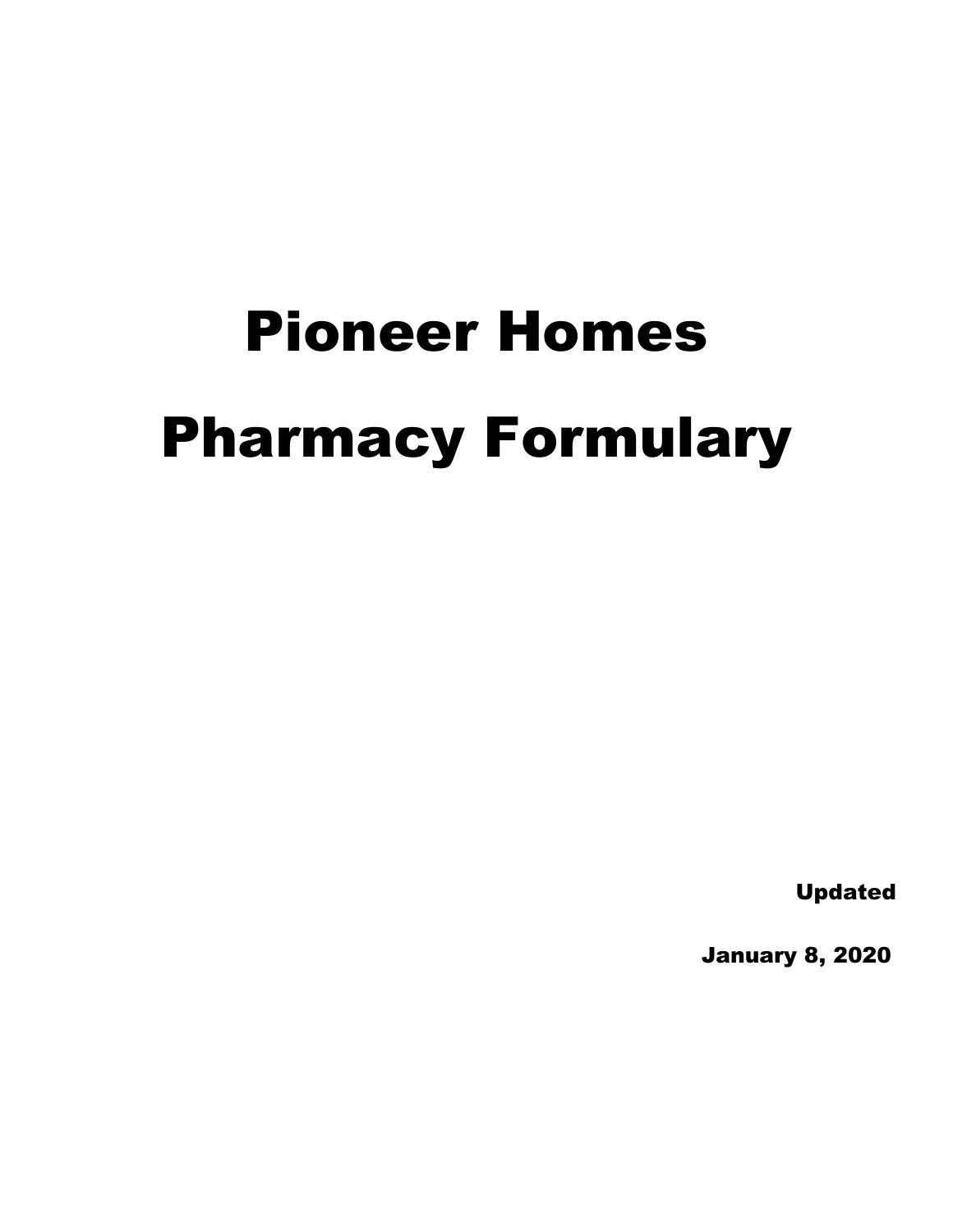# **Analgesics /** Anti-inflammatories

| <b>Anti-Gout</b>        |
|-------------------------|
| Allopurinol             |
| colchicine              |
| <b>DMARDs</b>           |
| etanercept              |
| hydroxychloroquine      |
| methotrexate            |
| sulfasalazine           |
| <b>Narcotics</b>        |
| acetaminophen w/codeine |
| fentanyl                |
| hydrocodone/apap        |
| morphine                |
| oxycodone               |
| <b>NSAIDs</b>           |
| celecoxib               |
| ibuprofen               |
| meloxicam               |
| naproxen                |
| <b>Miscellaneous</b>    |
| acetaminophen           |
| tramadol                |
| <b>Salicylates</b>      |
| aspirin                 |
| salsalate               |
| <b>Steroidals</b>       |
| dexamethasone           |
| fludrocortisone         |
| methylprednisolone      |
| prednisone              |
| prednisolone            |

# Anti-infectives

| <b>Cephalosporins</b>            |
|----------------------------------|
| cefdinir                         |
| ceftriaxone                      |
| cefuroxime                       |
| cephalexin                       |
| <b>Erythromycin / Macrolides</b> |
| Azithromycin                     |
| clarithromycin                   |
| erythromycin                     |
| <b>Fluroquinolones</b>           |
| ciprofloxacin                    |
| <b>Penicillins</b>               |
| amoxicillin                      |
| amoxicillin-clavulanate          |
| dicloxacillin                    |
| penicillin                       |
| <b>Tetracyclines</b>             |
| doxycycline                      |
| tetracycline                     |
| <b>Miscellaneous</b>             |
| clindamycin                      |
| isoniazid                        |
| metronidazole                    |
| nitrofurantoin                   |
| requires CrCl > 40ml/min)        |
| sulfamethoxazole/trimethoprim    |
| <b>Antifungals</b>               |
| fluconazole                      |
| nystatin                         |
| terbinafine                      |
| <b>Antivirals</b>                |
| acyclovir                        |
| famcyclovir                      |
| amantadine                       |
| oseltamivir                      |
|                                  |

# Cardiovascular

| <b>ACE-Inhibitors</b>                |  |  |
|--------------------------------------|--|--|
| benazepril                           |  |  |
| captopril                            |  |  |
| lisinopril                           |  |  |
| ramipril                             |  |  |
| <b>Angiotensin Receptor Blockers</b> |  |  |
| Candesartan                          |  |  |
| Irbesartan                           |  |  |

| Cardiovascular Med's continued      |
|-------------------------------------|
| <b>Bile Acid Resins</b>             |
| cholestyramine                      |
| <b>Chloesterol Absorption</b>       |
| <b>Inhibitors</b>                   |
| ezitimibe                           |
| <b>Fibrates</b>                     |
| fenofibrate                         |
| gemfibrozil                         |
| <b>HMG-CoA Reductase Inhibitors</b> |
| atorvastatin                        |
| fluvastatin                         |
| pravastatin                         |
| rosuvastatin                        |
| Antiarrythmics                      |
| amiodarone                          |
| <b>Beta-blockers</b>                |
| atenolol                            |
| bisoprolol                          |
| carvedilol                          |
| metoprolol                          |
| <b>Calcium Channel Blockers</b>     |
| amlodipine                          |
| diltiazem                           |
| <b>Centrally Acting Agents</b>      |
| clonidine                           |
| <b>Digitalis Glycosides</b>         |
| digoxin                             |
| <b>Diuretics</b>                    |
| bumetanide                          |
| chlorthalidone                      |
| furosemide                          |
| hydrochlorothiazide                 |
| indapamide                          |
| metolazone                          |
| spironolactone                      |
| torsemide                           |
| triamterene/hctz                    |
| <b>Nitrates</b>                     |
| isosorbide dinitrate                |
| isosorbide mono.                    |
| nitroglycerin                       |
| <b>Vasodilators</b>                 |
| hydralazine                         |
| <b>Antilipemic</b>                  |
| niacin                              |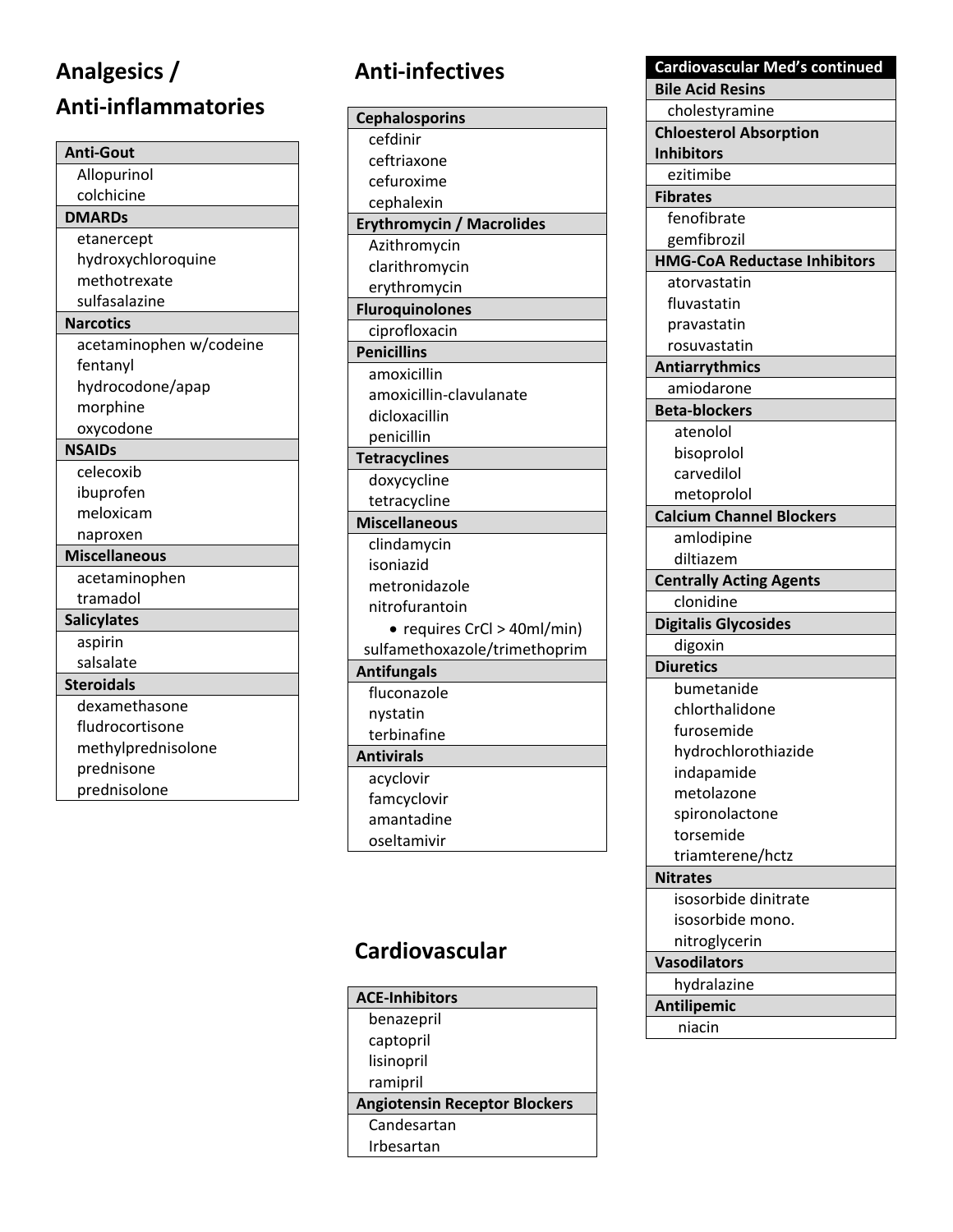anastrazole bicalutamide letrozole methotrexate

# **Cough Suppressants**

guaifenesin guaifenesin/codeine guaifenesin / dextromethorphan

#### **Dental**

fluoride sodium fluoride chlorhexidine saliva substitute

#### **Electrolytic & Renal Agent**

Calcium Carbonate Magnesium Oxide Potassium Chloride

# **Chemotherapy Endocrine / Metabolic Gastrointestinal**

| metformin                         |
|-----------------------------------|
|                                   |
| glargine                          |
| humulin                           |
| lispro                            |
|                                   |
| pioglitazone                      |
|                                   |
| nateglinide                       |
|                                   |
|                                   |
| Linagliptin                       |
| Sitagliptin                       |
|                                   |
| acarbose                          |
|                                   |
| glimepiride                       |
| glipizide                         |
|                                   |
| <b>Freestyle Lite Test Strips</b> |
| glucagon                          |
| glucose                           |
|                                   |
| alendronate                       |
| ibandronate                       |
| risedronate                       |
|                                   |
| estradiol                         |
| estrogen conjugated               |
| estrogen conjugated w/            |
| medroxyprogesterone               |
|                                   |
| medroxyprogesterone               |
| megestrol                         |
|                                   |
|                                   |
| raloxifene                        |
| tamoxifen                         |
|                                   |
| levothyroxine                     |
| liothyronine                      |
| propylthiouracil                  |

| <b>Antacids</b>                     |
|-------------------------------------|
| alamag                              |
| alum/mag/simethacone                |
| Tums                                |
| <b>Antidiarrheals</b>               |
| acidophilus                         |
| bismatrol                           |
| loperamide                          |
| <b>Antiflatulant</b>                |
| simethicone                         |
| <b>Antiemetics</b>                  |
| dronabinol                          |
| meclizine                           |
| metoclopramide                      |
| promethazine                        |
| scopolamine                         |
| Anti-inflammatory                   |
| mesalamine                          |
| Anti-muscarinic                     |
| atropine                            |
| <b>Enzymes</b>                      |
| pancrelipase                        |
| H <sub>2</sub> Receptor Antagonists |
| famotidine                          |
| ranitidine                          |
| <b>Lactose Intolerant</b>           |
| lactase enzyme                      |
| <b>Laxatives</b>                    |
| methylcellulose                     |
| polycarbophil                       |
| psyllium                            |
| magnesium oxide                     |
| sodium phosphate                    |
| sorbitol                            |
| bisacodyl                           |
| senna                               |
| milk of magnesia                    |
| <b>Proton Pump Inhibitors</b>       |
| esomeprazole                        |
| lansoprazole                        |
| omeprazole                          |
| pantoprazole                        |
| <b>Miscellaneous</b>                |
| ursodiol                            |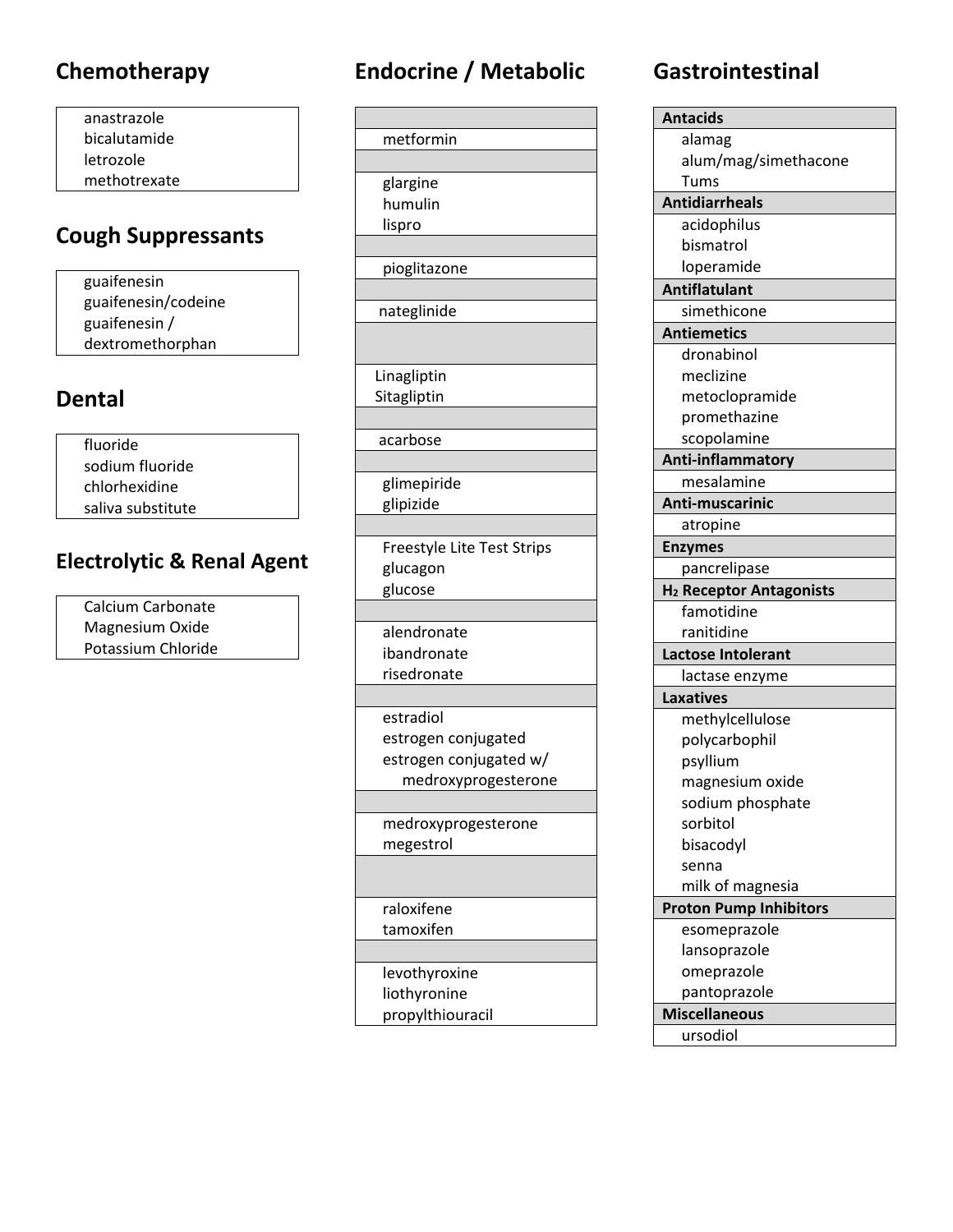# Genitourinary

| phenazopyridine                     |  |  |
|-------------------------------------|--|--|
| <b>Benign Prostatic Hyperplasia</b> |  |  |
| alfulzosin ER                       |  |  |
| doxazosin                           |  |  |
| finasteride                         |  |  |
| tamsulosin                          |  |  |
| <b>Bladder Antiseptics</b>          |  |  |
| methenamine                         |  |  |
| <b>Urinary Antispasmodics</b>       |  |  |
| mirabegron                          |  |  |
| oxybutynin                          |  |  |
| solifenacin                         |  |  |
| tolterodine                         |  |  |
| <b>Miscellaneous</b>                |  |  |
| bethanecol                          |  |  |

# Hematologic

| enoxaparin                       |
|----------------------------------|
| warfarin                         |
| <b>Antiplatelets</b>             |
| aspirin                          |
| clopidigrel                      |
| dipyridamole/aspirin             |
| <b>Factor Xa Inhibitors</b>      |
| rivaroxaban                      |
| <b>Claudication</b>              |
| pentoxifylline                   |
| <b>Colony Stimulating Factor</b> |
| epoetin alfa                     |
| <b>Hematinics</b>                |
| cyanocobalamin                   |
| ferrous gluconate                |
| ferrous sulfate                  |
| folic acid                       |
|                                  |

# **Neurological Agents**

| donepezil              |
|------------------------|
| memantine              |
| Anticonvulsants        |
| carbamazepine          |
| phenytoin              |
| valproic acid          |
| Antiparkinson's Agents |
| amantadine             |
| benztropine            |
| carbidopa/levodopa     |
| entacapone             |
| pramipexole            |
| rasagiline             |
| ropinerole             |
| rotigotine             |
| selegiline             |
| Peripheral Neuropathy  |
| duloxetine             |
| gabapentin             |
| pregabalin             |
|                        |

# **Ophthalmics**

| <b>Antibiotics</b>          |
|-----------------------------|
| bacitracin                  |
| ciprofloxacin               |
| erythromycin                |
| gatifloxacin                |
| gentamycin                  |
| moxifloxacin                |
| neomycin/polymixin          |
| ofloxacin                   |
| sulfacetamide               |
| tobramycin                  |
| <b>Antibiotics/Steroids</b> |
| neomycin/polymix/dexamet    |
| tobramycin/dexamethasone    |
| trimethoprim/polymixin B    |
| <b>Anti-Glaucoma Agents</b> |
| brimonidine                 |
| timolol                     |
| betaxolol-S                 |
| metipranolol                |
| dorzolamide/timolol         |
| brinzolamide                |
| carbachol                   |
| pilocarpine                 |
| bimatoprost                 |
| travoprost                  |
| dipivefrin                  |
| levobunolol                 |
| <b>Anti-inflammatory</b>    |
| olopatadine                 |
| diclofenac                  |
| ketorolac                   |
| fluorometholone             |
| prednisolone                |
| loteprednol                 |
| Cleanser/Lubricant          |
| artificial tears            |
| celluvisc                   |
| tyloxapol                   |
| muro 128                    |
| puralube ophth oint         |
| systane                     |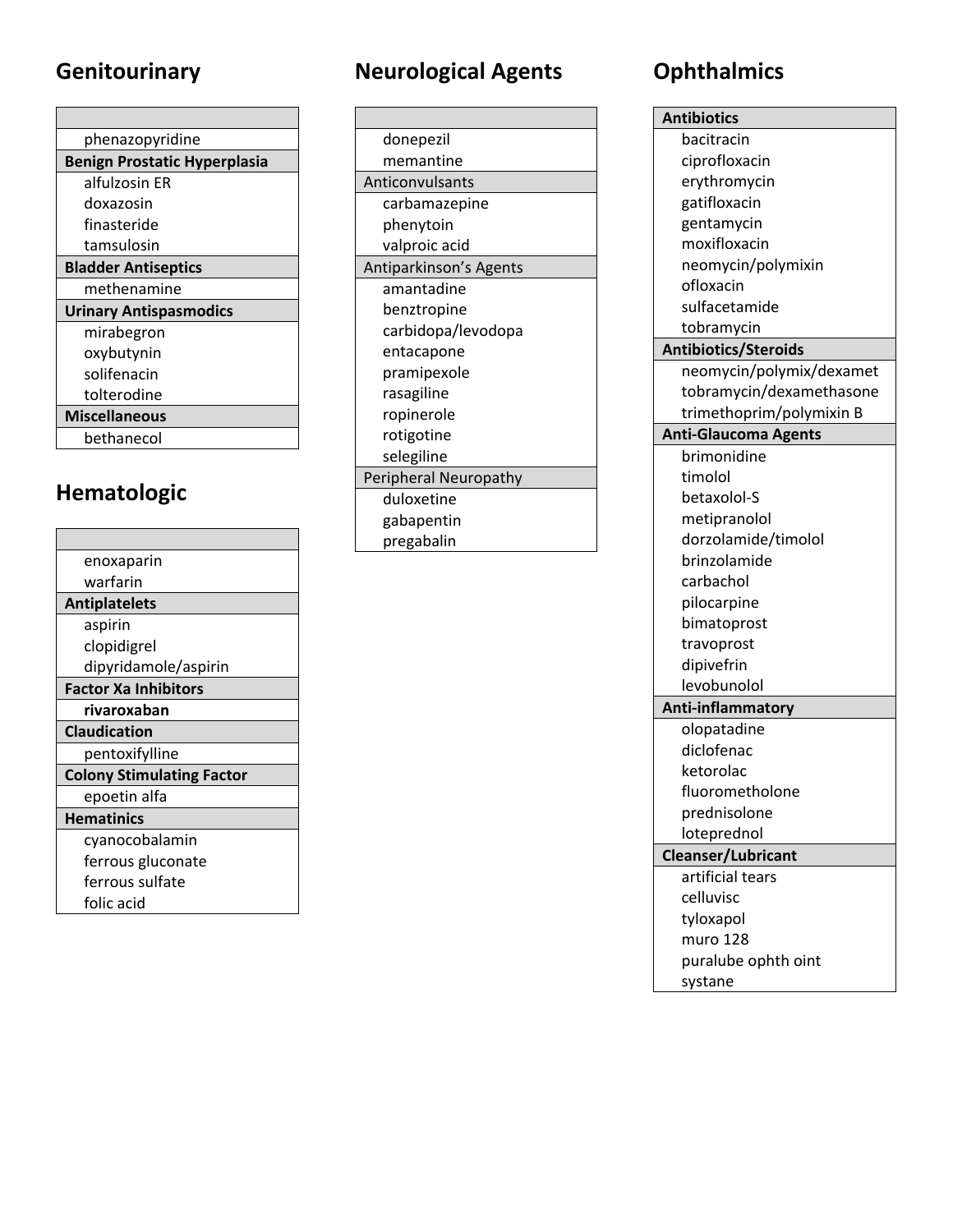## Osteoporosis

 $\blacksquare$ 

| alendronate               |
|---------------------------|
| etidronate                |
| ibandronate               |
| risedronate               |
| <b>Parathyroid Agents</b> |
| calcitonin-salmon         |
| teriparatide              |
| <b>Vitamin D Analogs</b>  |
| calcitriol                |
| cholecalciferol           |
| ergocalciferol            |

#### **Otics**

| acetasol HC           |  |
|-----------------------|--|
| carbamide peroxide    |  |
| ciprofloxacin HC      |  |
| neomycin/polymixin/HC |  |

# **Psychotropic Agents**

| citalopram            |
|-----------------------|
| escitalopram          |
| sertraline            |
| <b>SNRIS</b>          |
| duloxetine            |
| venlafaxine           |
| <b>Antimanics</b>     |
| lithium               |
| <b>Anxiolytics</b>    |
| alprazolam            |
| lorazepam             |
| buspirone             |
| <b>Antipsychotics</b> |
| aripiprazole          |
| haloperidol           |
| olanzapine            |
| quetiapine            |
| risperidone           |
| ziprasidone           |
| <b>Hypnotics</b>      |
| zolpidem              |
| ramelteon             |
| <b>Stimulants</b>     |
| dextroamphetamine     |
| methylphenidate       |
| modafinil             |
| <b>Miscellaneous</b>  |
| trazodone             |
| mirtazapine           |

# Respiratory

| <b>Anaphylaxis Treatment</b>          |
|---------------------------------------|
| epinephrine                           |
| <b>Antihistamines</b>                 |
| cetirizine                            |
| desloratadine                         |
| fexofenadine                          |
| <b>Anticholinergics</b>               |
| ipatropium                            |
| tiotropium                            |
| <b>Anticholinergics/Beta Agonists</b> |
| ipatropium/albuterol                  |
| <b>Beta Agonists</b>                  |
| albuterol                             |
| salmetrol                             |
| <b>Steroids</b>                       |
| fluticasone                           |
| triamcinolone                         |
| <b>Steroid/Beta Agonists</b>          |
| fluticasone/salmeterol diskus         |
| <b>Leukotriene Receptor</b>           |
| <b>Antagonists</b>                    |
| montelukast                           |
| <b>Moisturizing Agents</b>            |
| saline nasal spray                    |
| <b>Miscellaneous</b>                  |
| spacer                                |
| spacer w/ mask                        |
|                                       |

#### **Rectals**

acetaminophen hemmorroidal hemmorrhoidal HC hydrocortisone/pramoxine promethazine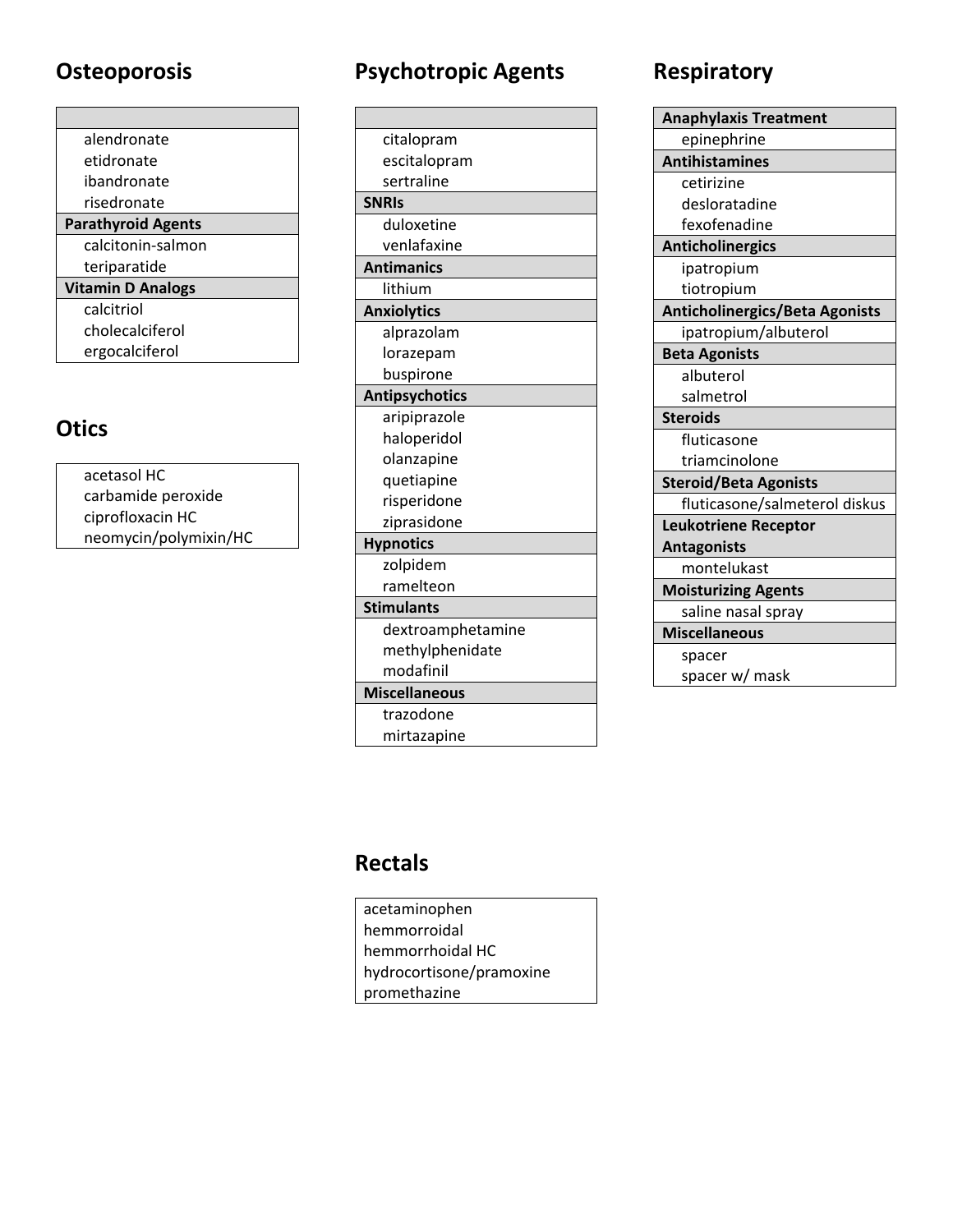## **Topicals**

| analgesic balm                |  |
|-------------------------------|--|
| capsaicin                     |  |
| Vick's Vapor Rub              |  |
| lidocaine                     |  |
| bupivicaine                   |  |
| triethanolamine               |  |
| <b>Antibiotics</b>            |  |
| bacitracin                    |  |
| bacitracin/polymixin B        |  |
| metronidazole                 |  |
| mupirocin                     |  |
| Antifungal                    |  |
| ciclopirox                    |  |
| ketoconazole                  |  |
| miconazole                    |  |
| nystatin                      |  |
| terbinafine                   |  |
| tolnaftate                    |  |
| Antifungal / Steroid          |  |
| clotrimazole/betamethasone    |  |
| nystatin/triamcinolone        |  |
| Anti-inflammatory             |  |
| betamethasone                 |  |
| clobetasol                    |  |
| fluocinonide                  |  |
| halcinonide                   |  |
| hydrocortisone                |  |
| triamcinolone                 |  |
| selenium sulfide              |  |
| <b>Antivirals</b>             |  |
| acyclovir                     |  |
| <b>Emollients/Protectants</b> |  |
| absorbase                     |  |
| aquaphor                      |  |
| Atrac-Tain                    |  |
| bag balm                      |  |
| calmoseptine                  |  |
| urea                          |  |
| vitamin A & D ointment        |  |
| zinc oxide/cod liver          |  |
| oil/lanolin                   |  |
| <b>Wound Care</b>             |  |
| collagenase                   |  |
| xenaderm                      |  |
| adaptic                       |  |
| polymem                       |  |
| tegaderm                      |  |
|                               |  |

| <b>Topicals Continued</b> |  |
|---------------------------|--|
| <b>Miscellaneous</b>      |  |
| chlorohexidine            |  |
| fluorouracil              |  |
| Burow's Solution          |  |
|                           |  |

### **Vaginals**

| estrogen      |  |
|---------------|--|
| metronidazole |  |
| miconazole    |  |

#### **Nutritional Supplements**

 acidophilus ascorbic acid B‐complex with C beta‐carotene calcium acetate calcium carbonate calcium carbonate/vitamin D calcium citrate/vitamin D calcium citrate cholecalciferol chromium picolinate cod liver capsule co‐enzyme Q10 cranberry cyanocobalamin ergocalciferol ferrous gluconate ferrous sulfate folic acid glucosamine/chondroitin magnesium magnesium oxide melatonin multivitamin multivitamin w/minerals Nephro‐Vite niacin Ocuvite Preservision potassium chloride potassium citrate Prenatal RX pyridoxine thiamine tocopheryl zinc

 \*We provide all dosage forms of listed medications. Please call for more information.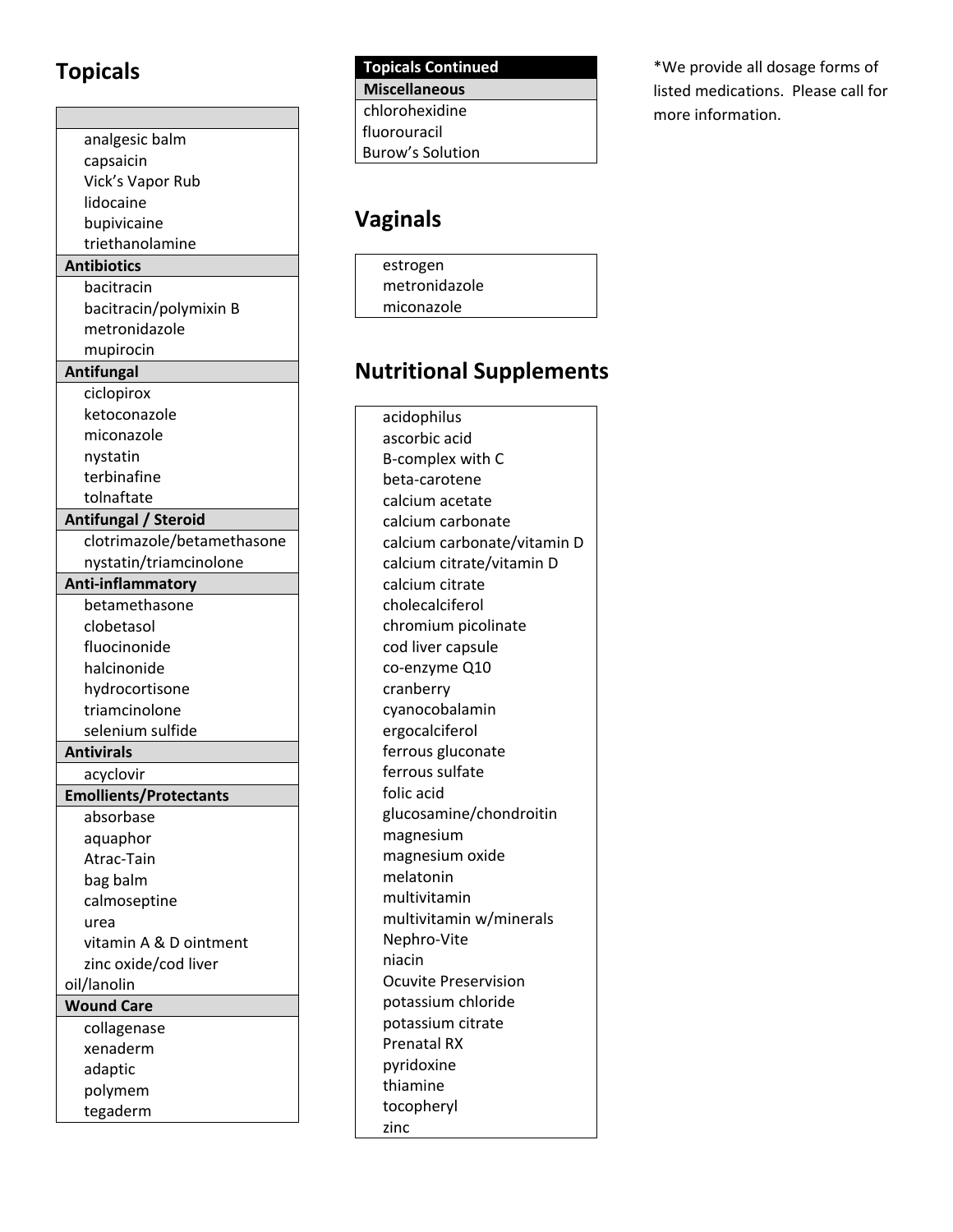#### **Alphabetical Index by Generic Names**

#### **A**

 Acarbose Acetaminophen 325mg Acetaminophen/Codeine Acetasol HC Solution Alfuzosin ER Simethicone Analgesic Balm Artificial Tears Ascorbic Acid Assure Test Strips Absorbase Acidophilus Acyclovir Albuterol Albuterol/Ipratropium Alendronate Allopurinol Alprazolam Alamag Aluminum/Magnesium/ Amantadine Amiodarone Amlodipine Amoxicillin Amoxicillin/Clavulanate Anastrozole Aripiprazole Aquaphor Aspirin Atenolol Atorvastatin Atropine Azithromycin

#### **B**

 B‐complex with C Bacitracin/Polymixin B Bag Balm Bacitracin Benazepril Benztropine Beta‐carotene Betamethasone Dipropionate

 Bowel Prep PEG Lytes Burow's Solution Betaxolol‐S Bethanecol Bicalutamide Bimatoprost Bisacodyl Bismatrol Bisoprolol Brimonidine Brinzolamide Bumetanide Bupivicaine Buspirone

#### **C**

 Calcium Acetate Calcium Carbonate Calcium Citrate / Vit. D Carbamide Peroxide Chromium picolinate Calcitonin‐Salmon Calcitriol Calcium Carbonate/Vit. D Calmoseptine Candesartan Capsaicin Captopril Carbachol Carbamazepine Carbidopa/Levodopa Carboxymethylcellulose Carvedilol Cefdinir Ceftriaxone Cefuroxime Celecoxib Cephalexin Cetirizine Chlorhexidine Chlorthalidone Cholecalciferol Cholestyramine **Ciclopirox** Ciprofloxacin Ciprofloxacin/Hydrocortisone

 Citrate of Magnesium Clotrimazole/Betamethasone Cod liver oil Co‐enzyme Q10 Citalopram **Citrucel** Clarithromycin Clindamycin Clobetasol Clonidine Clopidogrel Diproprionate **Cranberry** Colchicine Collagenase Cyanocobalamin

#### **D**

Desloratadine Dexamethasone Dextroamphetamine Diclofenac Dicloxacillin Digoxin Diltiazem Dipivefrin Dipyridamole/Aspirin Donepezil Dorzolamide/Timolol Doxazosin Doxycycline Dronabinol Duloxetine

#### **E**

 Epoetin alpha Estrogen ConjugatedEnoxaparin Entacapone Epinephrine Ergocalciferol Erythromycin Escitalopram Esomeprazole Estradiol Estrogen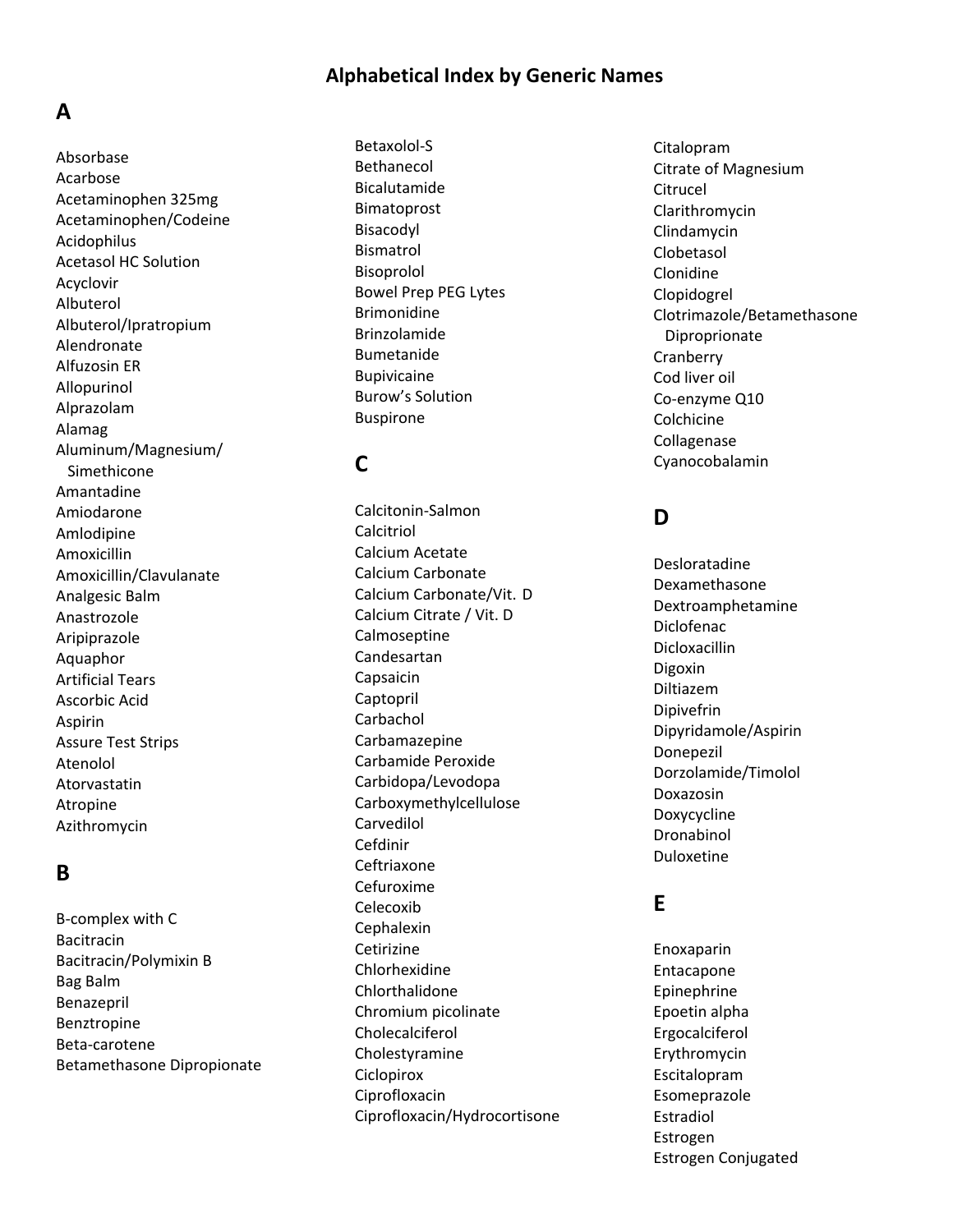Estrogen Conjugated w/ Medroxyprogesterone Etanercept Ezetimibe

#### **F**

 Ferrous Gluconate Ferrous Sulfate Fluorouracil Cream Fluticasone/Salmeterol Diskus Folic Acid Famciclovir Famotidine Fenofibrate Fentanyl Fexofenadine Finasteride Fluconazole Fludrocortisone Fluocinonide Fluoride Fluormetholone Fluticasone Fluvastatin Furosemide

#### **G**

Gabapentin Gatifloxacin Gemfibrozil Gentamicin Glimepiride Glipizide Glucagon Glucosamine/Chondroitin Glucose Guaifenesin Guaifenesin/Codeine Guaifenesin/Dextromethorphan

#### **H**

 Hemorrhoidal HC Halcinonide Haloperidol Haloperidol Hemorrhoidal Hydralazine Hydrochlorothiazide

Hydrocodone/Acetaminophen Hydrocortisone Hydrocortisone/Iodoquinol Hydrocortisone/Pramoxine Hydroxychloroquine

#### **I**

 Insulin Glargine Insulin Humulin Insulin Lispro Ibandronate Ibuprofen Indapamide Ipratropium Ipratropium/Albuterol Irbesartan Isoniazid Isosorbide

#### **K**

Ketoconazole Ketorolac

#### **L**

 Lithium Carbonate Lithium Citrate Lactase Lansoprazole Letrozole Levobunolol Levothyroxine Lidocaine Linagliptin Liothyronine Lisinopril Loperamide Lorazepam Loteprednol

#### **M**

 Magnesium Oxide Meclizine Medroxyprogesterone Megestrol Melatonin Meloxicam Memantine

 Milk of Magnesia Mesalamine Metformin Methenamine Methotrexate Methylcellulose Methylphenidate Methylprednisolone Metipranolol Metoclopramide Metolazone Metoprolol Metronidazole Miconazole Mirabegron Mirtazapine Modafinil Montelukast Morphine Moxifloxacin Multivitamin Multivitamin/Minerals Mupirocin

#### **N**

 Nasal Saline Spray Hydrocortisone Naproxen Nateglinide Neomycin/Polymixin Neomycin/Polymixin/Dexameth Neomycin/Polymixin/ Nephro ‐Vite Niacin Nitrofurantoin Nitroglycerin Nystatin Nystatin/Triamcinolone

#### **O**

 Ocuvite Preservision Ophthalmic Lubricant Ofloxacin Olanzapine Olopatadine Omeprazole Oseltamivir Oxybutynin Oxycodone